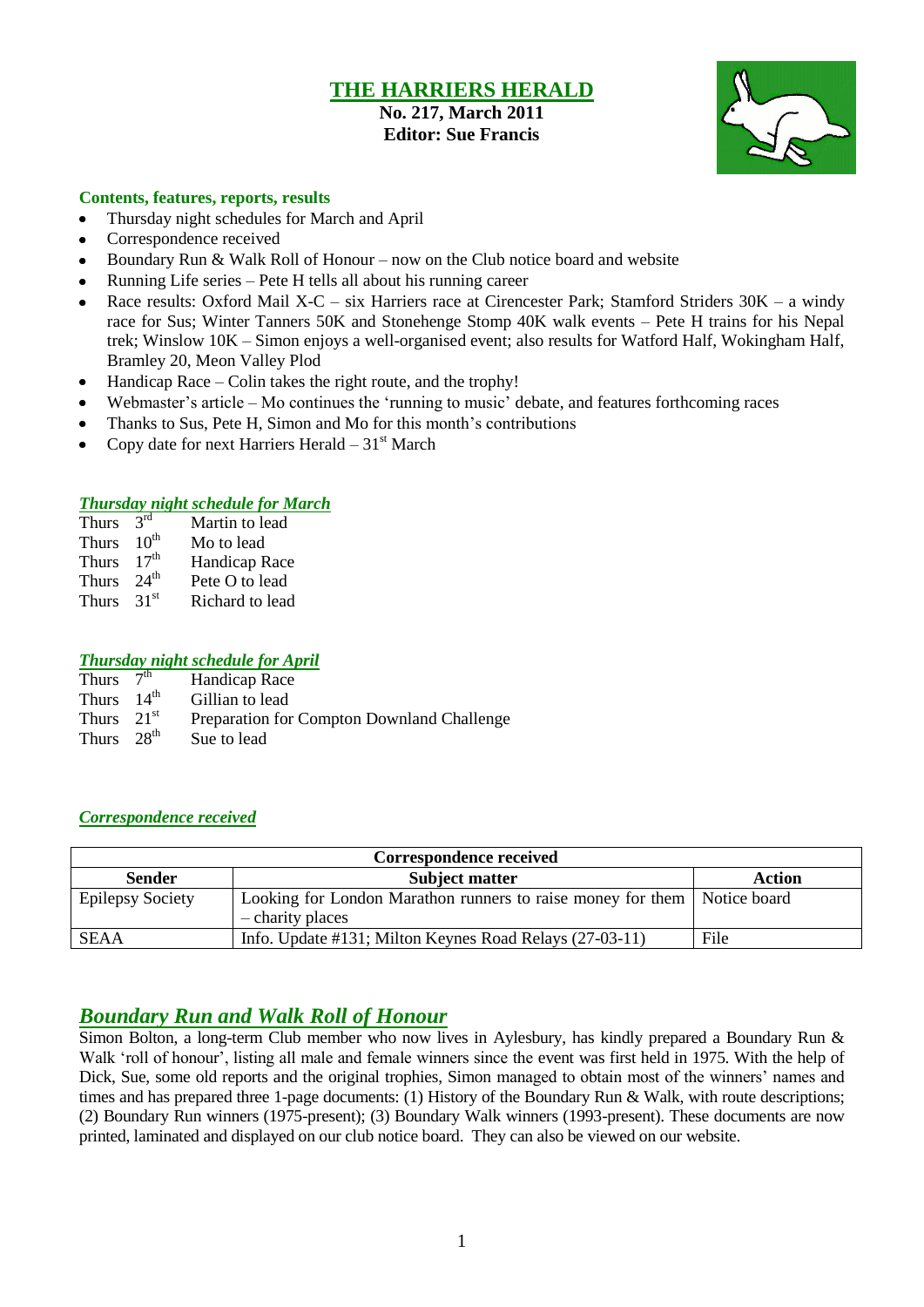## *Running Life Series no. 2* **Pete Humphreys**

The brief was write a history of my running career, easier said than done but here goes.

At Grammar School, athletics consisted of painting some white lines on the playing fields. No one knew if it was actually 400 metres all the way round but it would only be used a couple of times a year and was so bumpy that fast times were impossible. During the winter the football pitches were generally deemed to be waterlogged so cross country was introduced as an alternative. Being in the middle of the east end, the "country" part was actually a former landfill site. However, when a parent threatened to sue the school after his boy injured himself after falling on an object protruding from the ground, XC came to a halt.

Fast forward to 1981 and the inaugural London Marathon. Having read about what was then *the* big city race with a long pedigree – Boston - I cycled up to the event to see what all the fuss was about. Instantly hooked I decided that I"d like to have a go the following year. Back in those days the entry limit was circa 5,000 and thus I missed out on the ballot. Undaunted, plan B was to find the next best thing which, wait for it, was in Bolton! This was in the days when no-one south of Manchester had even heard of Fred Dibnah but in fact the grandly titled *Adidas British Marathon* had a bigger field than London. Race HQ was a former bus depot and Ron Hill was involved with it in some way. As an aside I saw him run his  $100,000<sup>th</sup>$  training mile around the football pitch at Old Trafford some time later. Apparently he ran every single day of the year without fail during his career. As for the race, it was an undulating largely rural course and I finished in a time of 3:30.

Come 1983 and my first London. I decided to obtain sponsorship – big mistake it took me longer to collect the money than run the race. Muscular Dystrophy organised a reception at the finish for the fund raisers, my main recollection being walking up a long flight of steps and someone in a suit stuck his arm out and shook my hand. I looked up and it was Harry Carpenter. [Note for younger readers – he was BBC"s boxing commentator for something like 30 years].

The next two years were something of a repeat – a London ballot rejection, another Bolton in 3:30 (but 4 seconds quicker than before, that's consistency), and then another London in 1985 in a PB of 3:03:30 and that was before chip timing! And all on less than 30 miles a week training. Although convinced with more training I could have got under 3 hours, I got married instead and my running career went into abeyance. Whilst still doing training runs, I entered few races until I joined IAH in 2002. Following my first IAH relay Sue suggested I join the Harriers. Convinced I"d be the slowest member it took a year of badgering before I finally joined. It wasn't until 2007 that I tackled another marathon, 22 years after the previous one, in a time of 3:45. Two more followed each in a faster time so the task this year is to beat 3:28 in April.

Some of the more bizarre races I"ve done include:-

- The one and only M25 Half Marathon (shortly before the Essex section was opened).  $\bullet$
- The Horndon-on-the-Hill Easter race (which finished at a pub where, after the race, a concrete hot-x bun was hung from the ceiling).
- The Westminster Mile (at which Jan twisted her ankle whilst spectating).
- Organising the Minet Insurance staff race (the prize giving had to be delayed whilst we searched for the managing director's son who got lost on the course).

Mentioning my time at Minet"s, I should feature a couple of unusual training runs. The first involved running through Rotherhithe Tunnel. Whilst there is a footpath, I hadn"t factored in the traffic fumes with the result that one of the guys had to be virtually dragged out of the tunnel gasping for breath. The second was our Thames run which involved running along as much of the shoreline as possible through central London at low tide. You"d be surprised at the quality of the sand in some spots. Another staff race of note was whilst working for a company called Hoskyns. It was staged at Haworth in Yorkshire, and early on I was actually in the lead – until a policeman on traffic duty pointed me in the wrong direction at a road junction.

Since my job at IAH has meant me switching to its Pirbright site, getting to the Pickled Pig on a Thursday night has become problematic; hence I'm now also a member of my local club, Finch Coasters. Deciding which team vest to wear in races provides a fashion challenge, albeit Compton remains my first claim club. So there it is in a nutshell, with special thanks to Sue for encouraging me to restart running.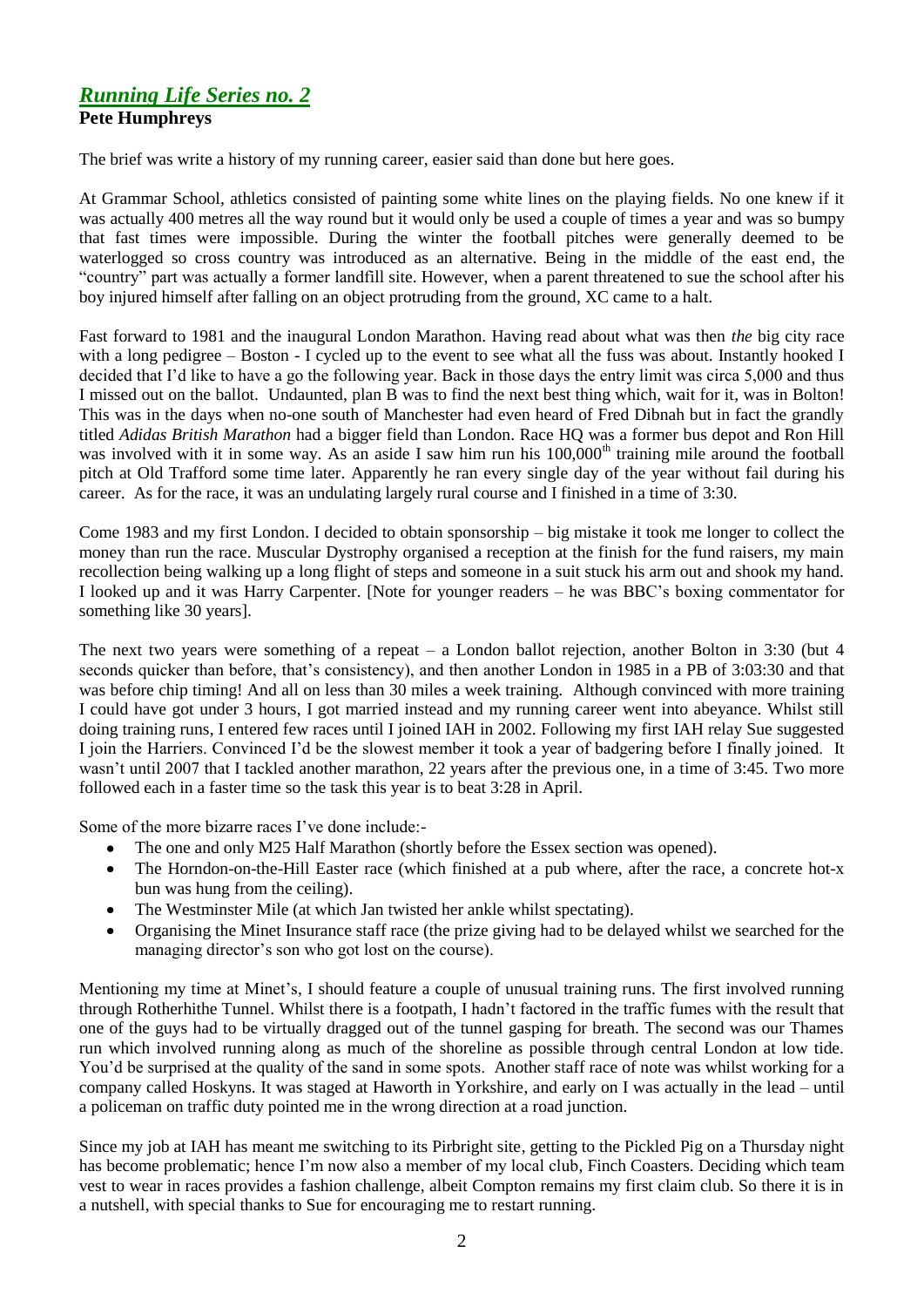## *Oxford Mail x-country – Cirencester Park, 6th February* **Sue**

There was a good showing of Harriers for the  $4<sup>th</sup>$  Oxford Mail race round the scenic, but challenging, Cirencester Park route on a bright but blustery morning. Each lap starts on flat parkland before entering the woods and weaving downwards into a green valley. There are a few undulations before a steep climb back up to the start/finish area. The 4-mile ladies race was over two laps, while the men ran 3 laps (6 miles).

The ladies race was won by Newbury's Susie Bush (23:48). I had a good race to secure my best placing this season  $(9<sup>th</sup>, 26:26)$  beating two ladies who usually finish a couple of places ahead of me. Lucy also ran well, finishing  $21<sup>st</sup>$  (28:10), while Gillian (running her first cross-country race) pushed on well during the second lap, to catch and pass her target and finished 131<sup>st</sup> (43:59). Along with Team Kennet's Helen (17<sup>th</sup>) and Jenny (26<sup>th</sup>), we finished as  $4<sup>th</sup>$  team on the day.

The men"s race was won by Abingdon"s Simon Fisher (32:02). Martin eased into the race steadily, testing out his injury, but then worked through the field for a pleasing  $104<sup>th</sup>$  place (40:00). He was closely followed by Lee, who was a little tired from his high-mileage Marathon training (111<sup>th</sup>, 40:31). Dick enjoyed his run and ran round with a big smile on his face to finish  $153^{rd}$  (43:25), while Colin was  $194^{th}$  (47:42). With Team Kennet's Nick J (15<sup>th</sup>) and Gavin (65<sup>th</sup>) the team finished  $8<sup>th</sup>$  on the day.

# *Watford Half Marathon, 6th February*

| $5th$ Lady             | <b>Sus</b> | 1:27:38 |
|------------------------|------------|---------|
| $91st$ Lady            | Phil       | 1:43:39 |
| 1986 finished the race |            |         |

## *Stamford Striders 30K, 13th February* **Sus**

It was a blustery windy Sunday and, going out with the wind in our backs, we were competing not only against each other but also against the leaves flying faster on the roads than we could run.

But then we turned around and headed home; oh dear, oh dear this was another matter. Why is there never a broad-shouldered man when you need one? And when he finally turned up you either felt it was a bit naughty tucking behind him or the pace was not quite right. So I had to let him go or overtake him. Never mind, I thought, it cannot get much worse than this, it is excellent training, and as long as I could bag a sub 2:10 I would be happy.

It is a well-organized race which attracts top runners from the whole country. The route itself is hilly and not the most exciting course but fine. But Stamford Town is beautiful so perhaps next year park your beloved in the town, do the race and then rejoin him/her and treat them at one of the many lovely pubs - at least then you will be covered as it always takes place on St. Valentine's weekend.

| $1st$ Man             | Neil Renault, Edinburgh AC            | 1:39:07 |
|-----------------------|---------------------------------------|---------|
| $1st$ Lady            | Sarah Harris, Long Eaton Running Club | 1:53:57 |
| $5th$ Lady            | Sus                                   | 2:08:20 |
| 610 finished the room |                                       |         |

619 finished the race

# *Wokingham Half, 13th February*

Martin 199<sup>th</sup> 1:28:13<br>Lucy 443<sup>rd</sup> 1:35:04 Lucy  $443^{\text{rd}}$  1:35:04 Pete H  $481^{st}$  1:35:36 1<sup>st</sup> man 1:04:10 (Phil Wicks, Belgrave); 1<sup>st</sup> lady 1:13:44 (Liz Yelling, Bedford & County) 2059 finishers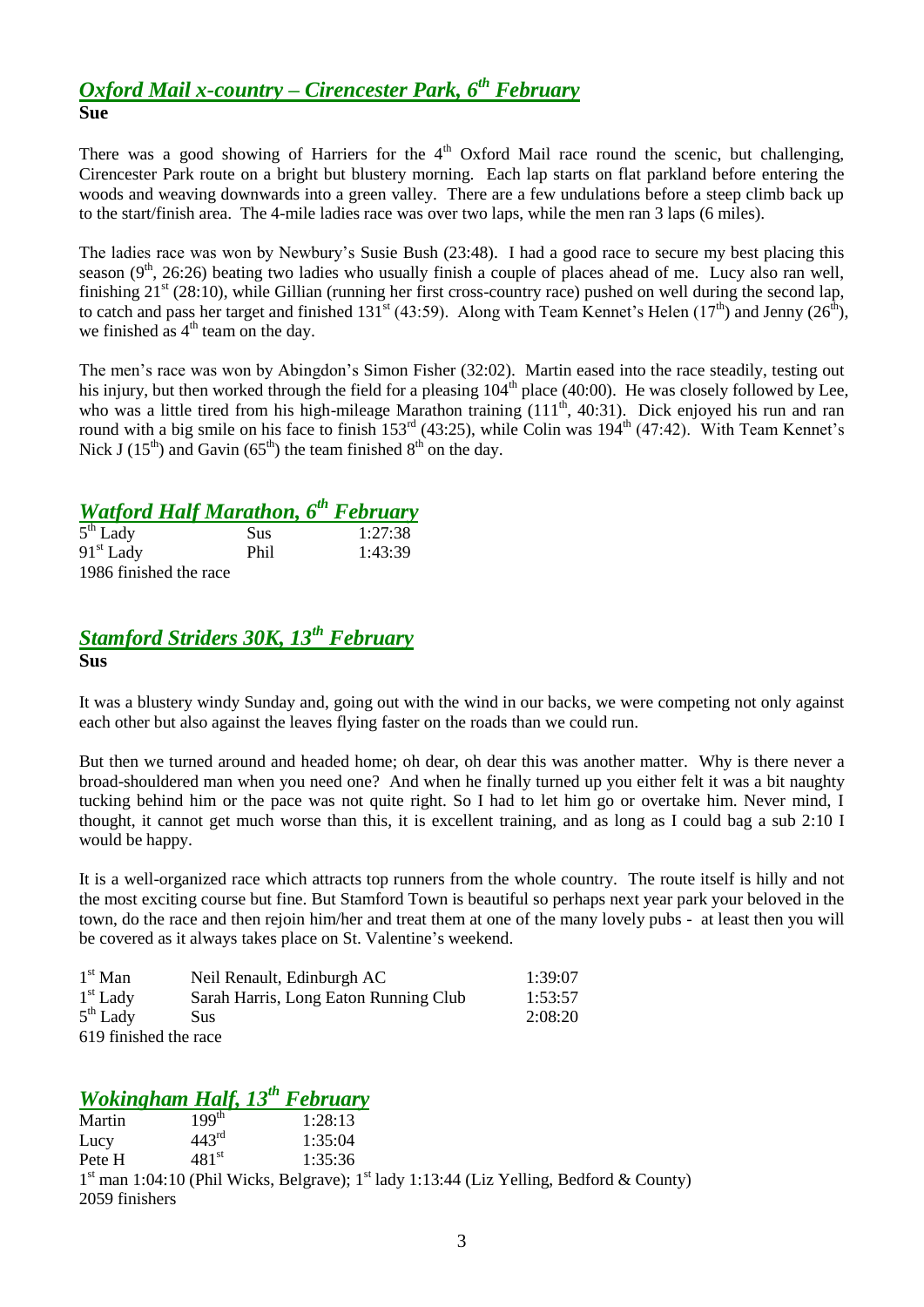## *Winter Tanners 50KM, and Stonehenge Stomp 40KM, January 2011* **Pete H**

For Harriers looking for a training run with a difference try looking at the LDWA website. The clue is in the name – Long Distance Walkers Association – but although primarily for walkers the two events I entered in January had circa 20% runners taking part. That said, I entered both as a walker as a warm-up to a trekking holiday I'm doing in March. Will this help or hinder my London Marathon preparations? Only time will tell.

First up was the Winter Tanners 50km on 9/1/11 which started and finished in Leatherhead and took in the highest points of the North Downs including Leith and Box hills. In fact I initially entered the 30km option but early on got talking to someone who was doing the longest distance and decided to upgrade en-route as we spent the whole time chatting!

Walkers could set-off any time between 7:30 and 8:30 with runners to start after that. Thus it's not a race, although finishing times are given. Thinking that my running training would make this challenge a doddle, I was surprised to conclude that running the course would have been easier! Walking at speed in order to complete the course in daylight used different muscle groups and, three days after the event, I still had after effects! And the last half hour of the event was under cover of darkness anyway – could have been worse. At around the 30km mark my feet started to swell, fortunately I was wearing a pair of thick woolly socks plus an inner lining sock so was able to discard the former to allow room for expansion. It took 3 days for my feet to return to normal size, not a problem I've encountered running.

Although finishing times were published, these were in the form of an unsortable PDF format. A quick glance suggests my time of 9.5 hours on very hilly terrain was pretty good, in fact I only got overtaken by runners, five of whom I eventually finished in front of. Every checkpoint provided a selection of biscuits, sweets and cold drinks with the final one also laying on hot tea. At £5 to enter (including £2 entry on the day penalty) it was good value.

The Stonehenge Stomp on  $30/1/11$  was even more of a bargain - £2 to enter. Costs could mount up though, another 50p for a finishing certificate whilst badges were £1! No goodie bags or tee-shirts though. That said, would you ever buy any of the products you get given after a race especially a shirt covered in adverts?

My time of 6.5 hours for 40km reflects the easier terrain of Salisbury Plain. Navigation was also much easier with only one A4 page of course notes compared with three on the North Downs. The former event had no course markings whilst the Stomp did, albeit only after 10km.

Simon will be interested to learn that not a single person was carrying an ipod.

## *Bramley 20, 20th February*

| Martin | $121$ <sup>st</sup> | 2:16:33 |                                                                                                                       |
|--------|---------------------|---------|-----------------------------------------------------------------------------------------------------------------------|
| Lee    | $312^{th}$          | 2:31:57 |                                                                                                                       |
| Pete H | 341 <sup>st</sup>   | 2:35:31 |                                                                                                                       |
| Lucy   | $374^{th}$          | 2:38:43 |                                                                                                                       |
|        |                     |         | 1 <sup>st</sup> man 1:48:19 (Simon Plummer, Salisbury); 1 <sup>st</sup> lady 2:05:52 (Sarah Jarvis, Bingley Harriers) |

857 finishers

# *Meon Valley Plod, 27th February*

| Ryan   | 23 <sup>rd</sup>  | 2:48:59 |
|--------|-------------------|---------|
| Martin | 30 <sup>th</sup>  | 2:50:41 |
| Lucy   | $104^{\text{th}}$ | 3:20:08 |
| Pete H | 220 <sup>th</sup> | 3:48:35 |

1<sup>st</sup> man 2:21:02 (Julian Manning, Denmead Striders); 1<sup>st</sup> lady 2:49:49 (Emma Taylor-Goodby, Midhurst Milers) 354 finishers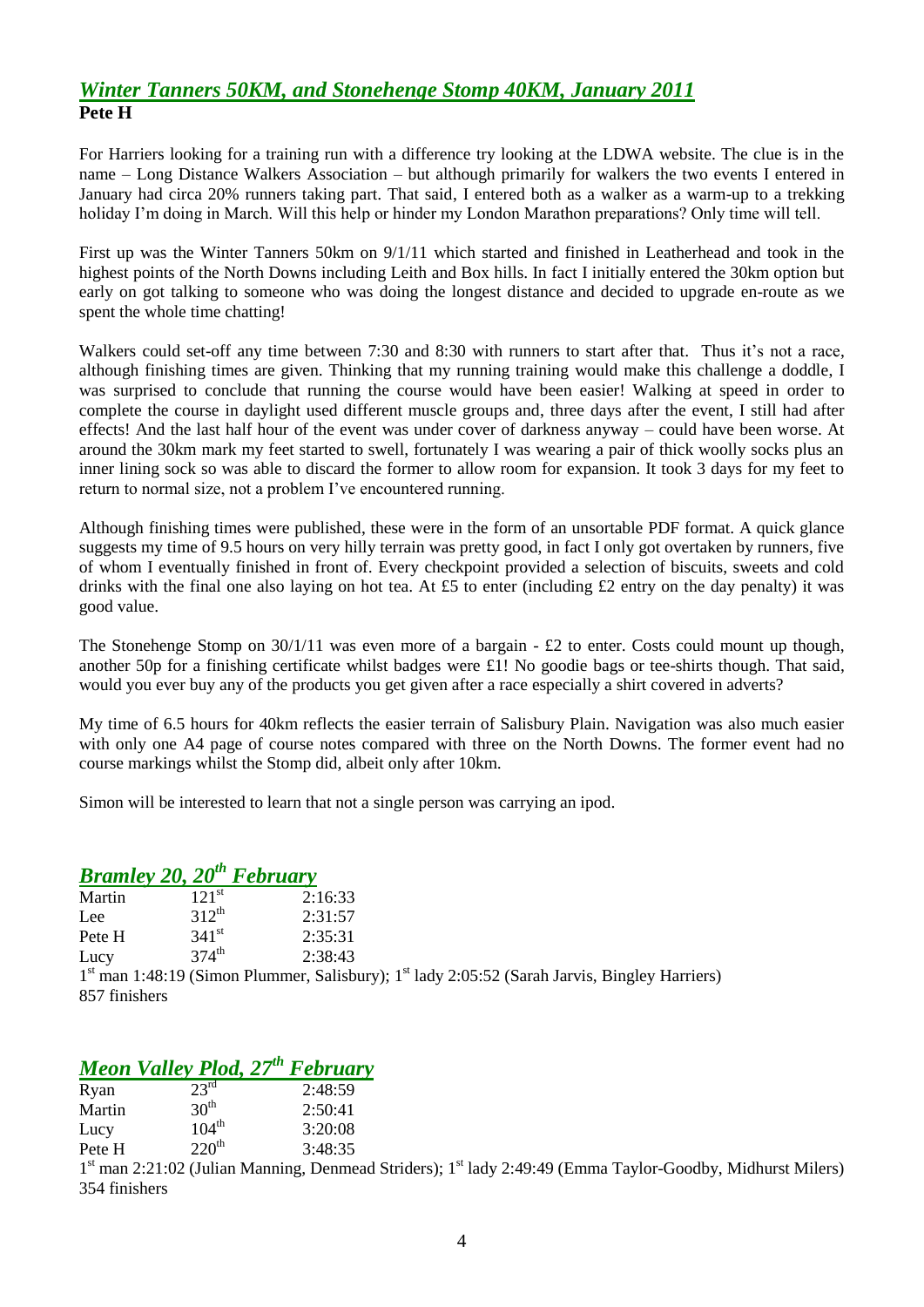# *Winslow 10K, 27th February*

### **Simon**

Until a few years ago the market town of Winslow was probably best known through the Terrence Ratigan play "The Winslow Boy". Then it was heavily rumoured that Saint Tony and the Blessed Cherie were interested in purchasing Winslow Hall to add to their burgeoning Buy-To-Let portfolio after Saint Tony retired from his day job as Prime Minister. Fortunately for the good people of Winslow they didn"t buy it (not enough room to keep Cherie"s coffin, probably), although Winslow"s gain was Grendon Underwood"s loss, as they bought another stately pile over there.

Ever since those dark days the people of Winslow have re-enacted the events of the time when, on hearing the news that the Blairs might be buying a house in the town, the residents flee in panic into the countryside; then, on receiving the news that they"re not buying after all, the residents run back towards the town and rejoice…

I actually heard of this event through the Runner"s World "What"s On" email to which I subscribe, and I logged on to the Winslow Lions" website to download the entry form. The two-page file includes an entry form, a map of Winslow showing both the race venue at Furze Down School and the town"s car parks and a Google Map of the area with the route highlighted on it – all squeezed into a very neat 364Kb pdf. Lovely!

So off I pootled to Winslow on a bright but slightly chilly Sunday morning, parked in the town centre and took a ten-minute stroll to the start. Having filled in the entry form beforehand it was just a matter of handing over my £12 on-the-day entry fee to get a number, which I duly attached to my running vest. As there was still plenty of time for a coffee before the off, I topped up my caffeine levels and watched the hall fill up with other runners.

At 10:20 we were all led round the corner from the school to the start line near a railway bridge – a slight alteration to the planned "once-round-the-playing-field" start due to heavy rain a few days previously. There was a bit of confusion amongst the runners as to which direction to face but fortunately everyone headed off in the right direction when the whistle signalling the start of the race was sounded.

The route itself was a one-lap anti-clockwise circuit along quiet rural country lanes. They weren"t closed to traffic but didn"t need to be as I only saw a couple of cars during the whole time. Leaving Winslow, we passed Verney Junction, Sandhills and East Claydon before returning to Winslow and the finish at the school along the Granborough Road. Although gently undulating throughout, the final climb at just after 9K was the steepest, and a bit of a stinger at that.

All in all, a very enjoyable and well-organised event. Finishers are awarded a t-shirt and they were available in a variety of colours although, as they don"t have a date on, I suspect that the colour-choice was as a result of having some left over from previous events. Nevertheless, it was a very pleasant run in some very pleasant countryside and if you"re ever up this way in late February I"d recommend it.

The results were available on the Winslow Lions" website within a matter of hours. First home was Charlie May of Vale of Aylesbury AC in a time of 33:52, followed by Simon Fawcett from Bedford Harriers in 34:19 and Karl Spielmann (unattached) in 34:27; first lady home was Hannah Turner from Harpenden Aro Runners in 40:33, followed by Julia Austin from Vale of Aylesbury AC in 42:11 and Wendy Clark from Shenley Striders in 42:45.

I finished in 148<sup>th</sup> place in a slightly worse-than-hoped-for 52:45 although, having contracted Hannah's cold and chesty cough a few days earlier, I guess it was ok in the circumstances. There were 238 finishers in all, last of whom was Alison Combe in a very plucky 1:32:06.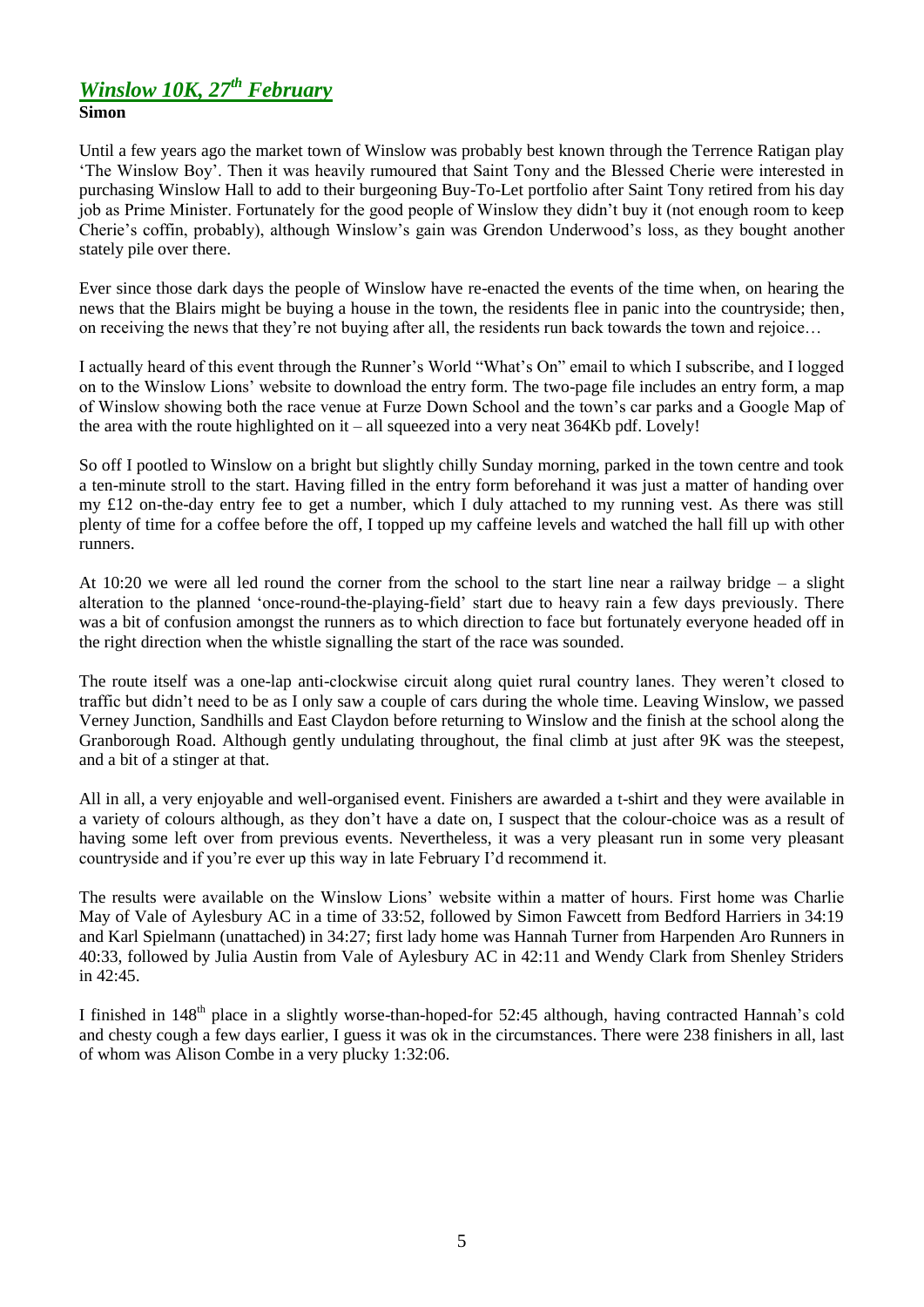### *Handicap Race* **Sue**

Eleven runners faced the starter for February"s Handicap Race. After a day of heavy rain, the evening was quite pleasant. Lucy and I, both nursing niggling injuries resulting from the Cirencester x-country race, decided to 'race-walk' the route and we set off first. I say race-walk, but neither of us quite had the style – mine was just a fast walk, and Lucy's action looked rather strange from behind, but was nevertheless more effective than mine! We were able to watch the race unfold as the runners gradually caught and passed us. For Colin, this was his second attempt at the Handicap Race – last time, he took an accidental detour via Compton Church. He had no such problem this month and led the runners from start to finish, with a winning margin of over 1 minute. The other runners Peter L continued his return to form to take  $2<sup>nd</sup>$  place. A good P.B. for Terry secured him  $3<sup>rd</sup>$  place, while Martin set the evening's fastest time to take  $4<sup>th</sup>$ . Steve, Dick, Pete H and Richard followed in close succession. Lucy won the walking race, while Mo passed me on the finishing straight. Well done Colin, and thanks to Jan for timing. The next Handicap Race is scheduled for Thursday 17<sup>th</sup> March (Village Lap route).

| Finish<br><b>Position</b> | <b>Position on</b><br>handicap | <b>Name</b>  | <b>Start time</b> | <b>Finish time</b> | <b>Actual time</b> | Handicap<br><b>Beaten?</b> |
|---------------------------|--------------------------------|--------------|-------------------|--------------------|--------------------|----------------------------|
|                           |                                | Colin        | 2:00              | 16:33              | 14:33              | $-1:27$                    |
| $\overline{2}$            | 2                              | Peter L      | 4:34              | 17:38              | 13:04              | $-0:22$                    |
| 3                         | 3                              | Terry        | 5:33              | 17:45              | 12:12              | $-0:15$                    |
| 4                         | 4                              | Martin       | 6:24              | 17:54              | 11:30              | $-0:06$                    |
| 5                         | 5                              | <b>Steve</b> | 3:41              | 18:02              | 14:21              | $+0:02$                    |
| 6                         | 6                              | Dick         | 4:58              | 18:06              | 13:08              | $+0:06$                    |
| ⇁                         | 8                              | Pete H       | 4:52              | 18:13              | 13:21              | $+0:13$                    |
| 8                         | 9                              | Richard      | 5:20              | 18:14              | 12:54              | $+0:14$                    |
| 9                         | 10                             | Lucy         | 0:11              | 20:54              | 20:43              |                            |
| 10                        | 7                              | Mo           | 2:08              | 21:12              | 19:04              | $+0:12$                    |
| 11                        | 11                             | Sue          | 0:11              | 21:20              | 21:09              | -                          |

After two races in the 2011 Handicap Championship last year"s winner, Mo, is leading by 1 point from Peter and Dick.

| Pos.         | <b>Name</b>  |                          | <b>Race points</b>       |                          |                          |                          |      |      |      |                          |              |
|--------------|--------------|--------------------------|--------------------------|--------------------------|--------------------------|--------------------------|------|------|------|--------------------------|--------------|
|              |              | Race                     | Race                     | Race                     | Race                     | Race                     | Race | Race | Race | Race                     | <b>Total</b> |
|              |              | 1                        | 2                        | 3                        | 4                        | 5                        | 6    | 7    | 8    | 9                        |              |
| $\mathbf{1}$ | Mo           | 10                       | 5                        | $\overline{\phantom{0}}$ | $\overline{\phantom{a}}$ | $\overline{\phantom{0}}$ |      |      | ۰    | $\overline{\phantom{a}}$ | 15           |
| $2=$         | Peter L      | $\overline{4}$           | 10                       | $\overline{\phantom{0}}$ |                          | $\overline{\phantom{0}}$ |      |      | ۰    | $\overline{\phantom{a}}$ | 14           |
| $2=$         | Dick         | 8                        | 6                        | -                        |                          | -                        |      |      | ۰    | $\overline{\phantom{a}}$ | 14           |
| 4            | Sue          | 12                       | 1<br>1                   | -                        | $\overline{\phantom{0}}$ | -                        |      | -    | ۰    | $\overline{\phantom{a}}$ | 13           |
| $5=$         | Colin        | $\overline{\phantom{a}}$ | 12                       | $\overline{\phantom{0}}$ | ۰                        | -                        |      |      | ۰    | $\overline{\phantom{a}}$ | 12           |
| $5=$         | <b>Steve</b> | 5                        | 7                        | $\overline{\phantom{0}}$ | ۰                        |                          |      |      | ۰    | $\overline{\phantom{a}}$ | 12           |
| $7=$         | Pete O       | 9                        | -                        | $\overline{\phantom{0}}$ | $\qquad \qquad -$        | -                        |      |      | ۰    | $\overline{\phantom{a}}$ | 9            |
| $7=$         | Terry        | $\overline{\phantom{a}}$ | 9                        | -                        | $\overline{\phantom{0}}$ |                          |      |      | ۰    | -                        | 9            |
| $7=$         | Lucy         | $\overline{7}$           | $\overline{2}$           | -                        | ۰                        | -                        |      | -    | ۰    | $\overline{\phantom{a}}$ | 9            |
| 10           | Martin       | $\overline{\phantom{a}}$ | 8                        | -                        |                          |                          |      |      | ۰    | $\overline{\phantom{a}}$ | 8            |
| 11           | Gillian      | 6                        | $\overline{\phantom{0}}$ | -                        | ۰                        | -                        |      | -    | ۰    | $\overline{\phantom{a}}$ | 6            |
| $12=$        | Pete H       | $\overline{\phantom{a}}$ | $\overline{4}$           | -                        | -                        | $\overline{\phantom{0}}$ | ۰    |      | ۰    | -                        | 4            |
| $12=$        | Maggs        | $\overline{4}$           | $\overline{\phantom{0}}$ | -                        | $\overline{\phantom{0}}$ | -                        |      |      | ۰    | $\overline{\phantom{a}}$ | 4            |
| 14           | Richard      | $\overline{\phantom{a}}$ | 3                        |                          |                          |                          |      |      |      | -                        | 3            |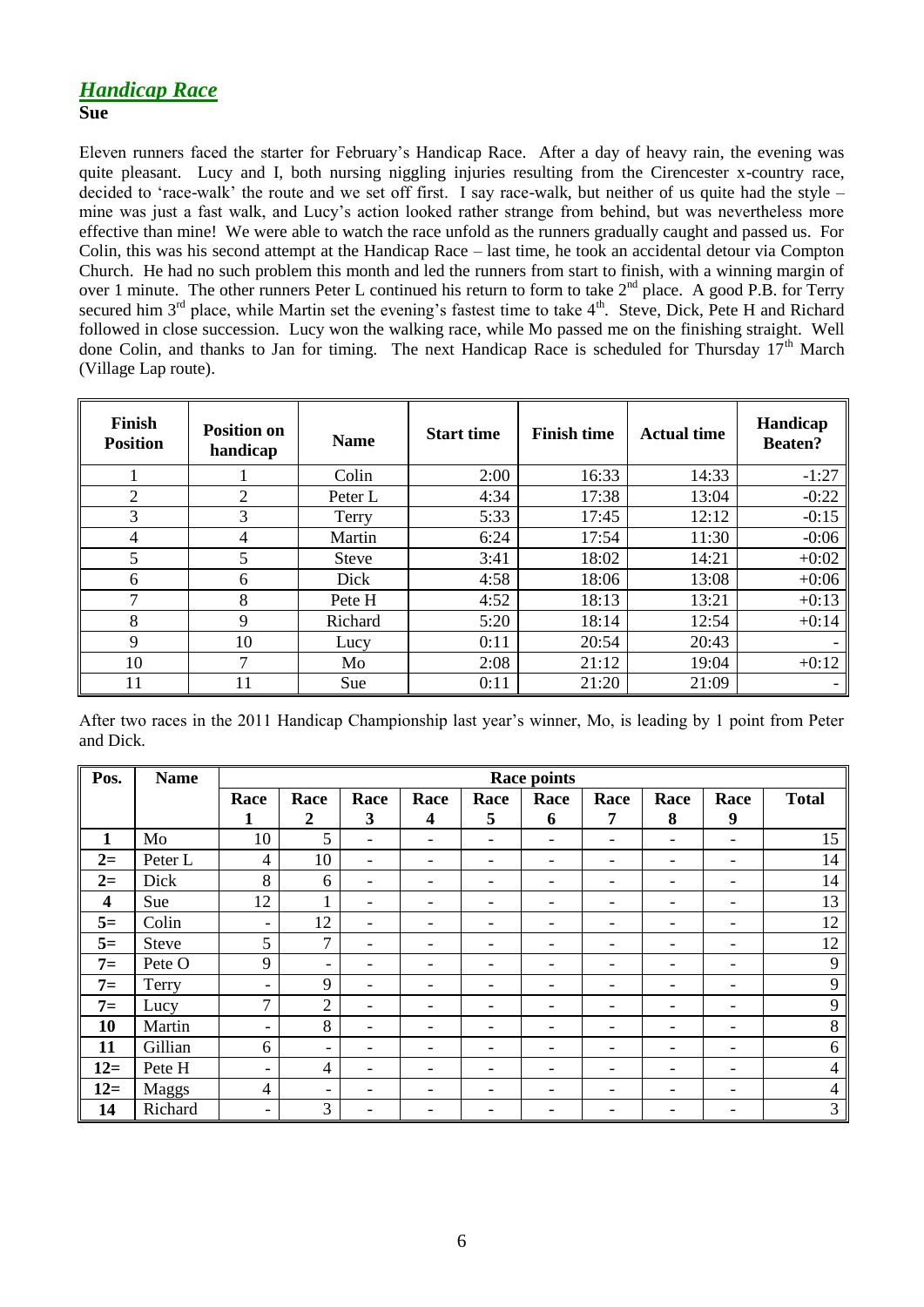## *Website update… http://www.comptonharriers.org.uk* **Mo**

#### *Links of interest this month:*

When you are searching for some of the longer distance races, don't forget to use the 'Global Events' link on the menu bar of the website. Running Calendar lists events all around the world, but it also has a very comprehensive listing for UK events. The actual site address is [http://www.runningcalendar.eu](http://www.runningcalendar.eu/)

If you want to take the recent debate on running to music a step further (pun intended of course), then I suggest a visit to the "Audio Fuel" website at<http://www.audiofuel.co.uk/shop/race/training.html>

AudioFuel aspires to help you run to varying beats and rhythms and so experience distinct changes in pace linked to the number of BPM (Beats per Minute); claiming that running at different BPM paces is a highly effective way to build your aerobic capacity and your running economy to make you a stronger, fitter, faster runner. I have listened to clips of the various training tracks and they may have a point … as long as you don"t try to keep up with the additional drum rolls interspersed at intervals within the tracks.

For any of us who are starting to think we are getting 'past it' and finding it harder to keep the enthusiasm going as we gradually leave our youth behind, then for inspiration I suggest reading about John Dawson and the power of the human spirit! Follow this link to Running Fitness magazine and turn to page 48 to read about his remarkable achievements;<http://goo.gl/szCJX>

| <b>Date</b>     | <b>Time</b>       | <b>Event</b>                                       |
|-----------------|-------------------|----------------------------------------------------|
| Sat 05 Mar 2011 | 9:00 am           | The 21st Annual Belvoir Challenge (15 or 26 Miles) |
| Sun 06 Mar 2011 | 8:30 am           | Steyning Stinger 1/2 & Full Marathon               |
|                 | 10:00 am          | Oxford Mail X-C Race 5                             |
|                 | 11:00 am          | Goring 10k                                         |
|                 | 11:30 am          | Long Mynd 11.5 miles                               |
| Sat 12 Mar 2011 | $11:00$ am        | Reading St Patrick's 5 Mile Scurry                 |
| Sun 13 Mar 2011 | 9:30 am           | SURREY SPITFIRE 20 MILE 2011                       |
|                 | 10:30 am          | Milton Keynes Half Marathon                        |
|                 | 10:30 am          | Salisbury 10 mile                                  |
|                 | $10:30$ am        | Gloucester 20                                      |
|                 | 10:30 am          | Banbury 15                                         |
|                 | 11:00 am          | Tadley Runners XC 5.3                              |
| Sun 20 Mar 2011 | 10:00 am          | Reading half marathon                              |
|                 | $10:15$ am        | Water of Life 10k                                  |
|                 | 11:00 am          | The Farmyard Frolics 10K                           |
| Sun 27 Mar 2011 | 10:00 am          | Eastleigh 10K                                      |
|                 | 10:30 am          | Cold Ash Family Fun Run (1mile, 3miles & 6miles)   |
| Sun 03 Apr 2011 | 11:00 am          | Brill Hilly 10k                                    |
|                 | $2:00 \text{ pm}$ | Combe Gibbet to Overton 16 Mile X-C                |
| Sun 10 Apr 2011 | 8:45 am           | Paris Marathon                                     |
|                 | 10:00 am          | White Horse 1/2 Marathon                           |
|                 | 10:00 am          | Highworth 5 mile                                   |
| Sun 17 Apr 2011 | 9:30 am           | <b>London Marathon</b>                             |
| Fri 22 Apr 2011 | 9:30 am           | Maidenhead Easter 10 mile                          |
| Sat 23 Apr 2011 | 9:00 am           | 15th Compton Downland Challenge                    |
| Sun 01May 2011  | 11:00 am          | 30th Glastonbury Road Runs                         |

*Forthcoming Events as listed on the Website Events Calendar:*